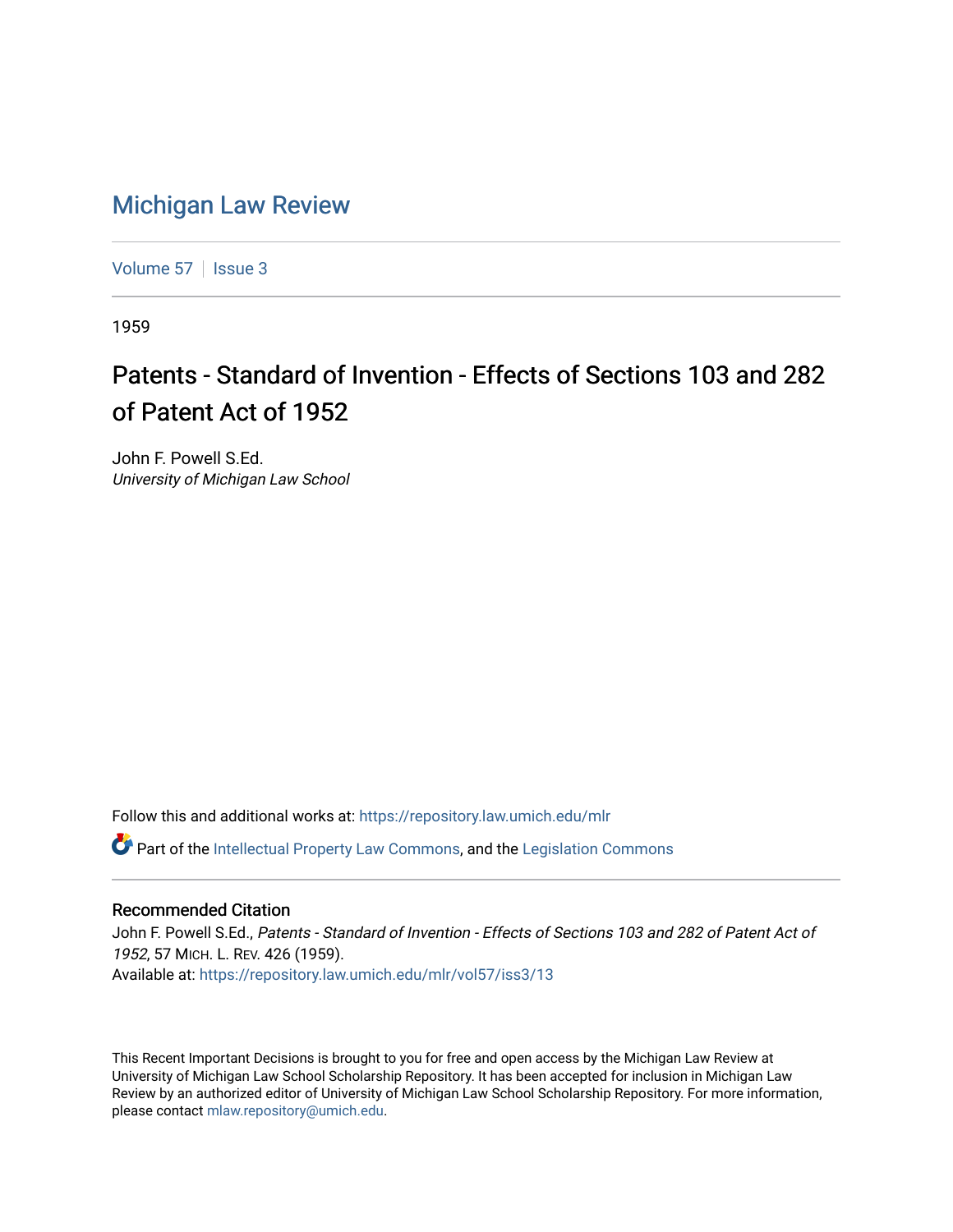PATENTS-STANDARD OF INVENTION-EFFECTS OF SECTIONS 103 AND 282 OF PATENT ACT OF 1952-Defendant counterclaimed for patent infringement in a declaratory judgment action. The trial court, holding the patent invalid for lack of "invention," dismissed the counterclaim.1 On appeal, *held,* reversed. The patent in question was valid, this conclusion being based on an independent study of the pertinent prior art and on the additional factors of industry acquiescence, commercial success, and the statutory presumption of validity of a duly issued patent. *Georgia-Pacific Corp. v. United States Plywood Corp.,* (2d Cir. 1958) 258 F. (2d) 124, cert. den. 27 U.S. LAW WEEK 3147 (1958).

Statutes prior to 1952<sup>2</sup> required that a patentable invention be "new and useful" but specified no necessary standard of invention. Such a standard was introduced in the early case of *Hotchkiss v. Greenwood,*<sup>3</sup> wherein the Supreme Court held that to qualify for a patent an. invention must "have required more ingenuity and skill . . . than were possessed

1 Georgia-Pacific Plywood Co. v. United States Plywood Corp., (S.D. N.Y. 1956) 148 F. Supp. 846.

2 1 Stat. 109 (1790); 1 Stat. 318 (1793); 5 Stat. 117 (1836).

 $\cdot$  3 11 How. (52 U.S.) 248 (1850).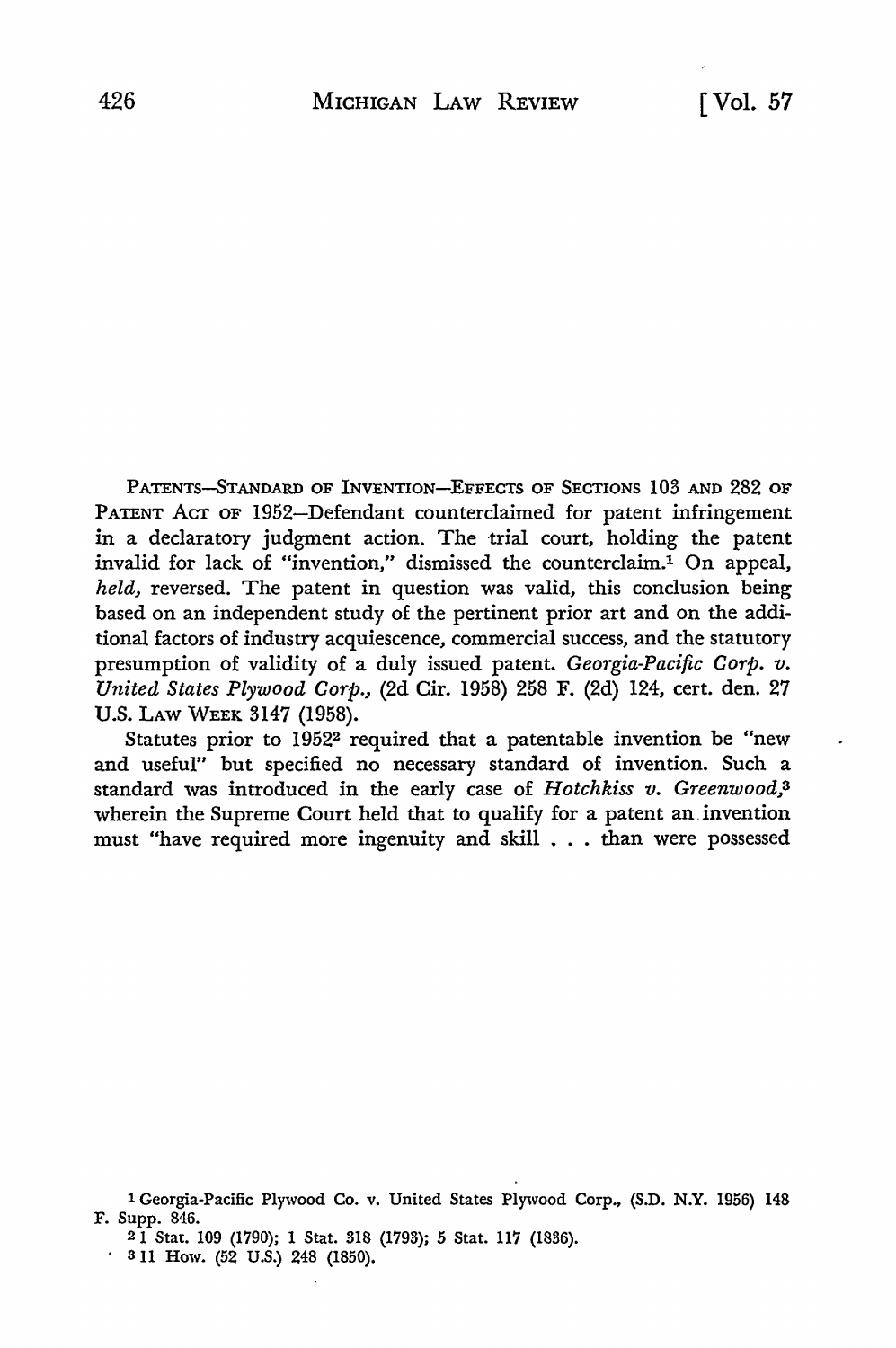by an ordinary mechanic acquainted with the business.  $\ldots$ ."<sup>4</sup> This so-called "skilled artisan" test became the standard test by which the courts measured the element of "invention."5 Although this test has never been formally repudiated, however, there is a widespread conviction among both writers<sup>6</sup> and lower courts<sup>7</sup> that Supreme Court decisions of the past three decades have noticeably tightened the applicable standard of invention.8 Further, statistical studies showing the percentage of patents held valid in infringement litigation from 1940 through 19549 show a wide divergence among the circuits and indicate that these circuits either were applying different tests of patentability10 or were applying the same test with widely varying degrees of strictness. It was to this rather unhappy judicial situation that Congress addressed itself in passing section 103 of the 1952 Patent Act.11 Committee reports state that the section was intended to have a "stabilizing effect" and to "minimize great departures which have appeared in some cases."12 By adopting the *Hotchkiss* rule, the language of this provision precludes the possibility that any test other than that of the "skilled artisan" will be applied; however, it leaves unanswered the question

<sup>4</sup>Id. at 267.

<sup>5</sup> For illustrations of its application see, e.g., Dunbar v. Myers, 94 U.S. 187 (1876); Packing Company Cases, 105 U.S. 566 (1881).

<sup>6</sup>Dodds & Crotty, "The New Doctrinal Trend," 30 J.P.O.S. 83 (1948); Brumbaugh, "Sustaining Patentability in United States Courts and Related Questions," 40 J.P.O.S. 35 (1958); Cooper, "Patent Law: Challenging the Court's View of 'Invention,"' 35 A.B.A.J. 306 (1949).

7 Picard v. United Aircraft Corp., (2d Cir. 1942) 128 F. (2d) 632, cert. den. 317 U.S. 651 (1942); United States Gypsum Co. v. Consolidated Expanded Metals Companies, (6th Cir. 1942) 130 F. (2d) 888, cert. den. 317 U.S. 698 (1943); Alemite Co. v. Jiffy Lubricator Co., (8th Cir. 1949) 176 F. (2d) 444, cert. den. 339 U.S. 912 (1950), reh. den. 339 U.S. 939 (1950). *Contra,* In re Shortell, (C.C.P.A. 1944) 142 F. (2d) 292.

<sup>8</sup>Decisions pointed to include: Great Atlantic and Pacific Tea Co. v. Supermarket Equipment Corp., 340 U.S. 147 (1950), reh. den. 340 U.S. 918 (1951); Jungerson v. Ostby & Barton Co., 335 U.S. 560 (1949), reh. den. 336 U.S. 915 (1949), reh. den. 336 U.S. 931 (1949); Cuno Engineering Corp. v. Automatic Devices Corp., 314 U.S. 84 (1941). Justice Jackson, dissenting in the Jungerson case, at 572, remarked that "the only patent that is valid is one which this Court has not been able to get its hands on.''.

9 Lang and Thomas, "Disposition of Patent Cases by Courts During the Period 1939 to 1949," 32 J.P.O.S. 803 (1950); S. Hearings before Subcommittee on Patents, Trademarks and Copyrights of the Committee on the Judiciary on the American Patent System, 84th Cong., 1st sess., p. 178 (1955).

10 It has been stated that the reference to a "flash of genius" in Cuno Engineering Corp. v. Automatic Devices Corp., note 8 supra, was the enunciation by the Supreme Court of a new test. Wolf Bros. v. Equitable Paper Bag Co., (E.D. N.Y. 1943) 55 F. Supp. 832, affd. per curiam (2d Cir. 1944) 143 F. (2d) 660.

11 "A patent may not be obtained though the invention is not identically disclosed or described as set forth in section 102 of this title, if the differences between the subject matter sought to be patented and the prior art are such that the subject matter as a whole would have been obvious at the time the invention was made to a person having ordinary skill in the art to which such subject matter pertains. Patentability shall not be negatived by the manner in which the invention was made.'' 35 U.S.C. (1952) §103.

12 H. Rep. 1923, 82d Cong., 2d sess., p. 7 (1952); S. Rep. 1979, 82d Cong., 2d sess., p. 6 (1952).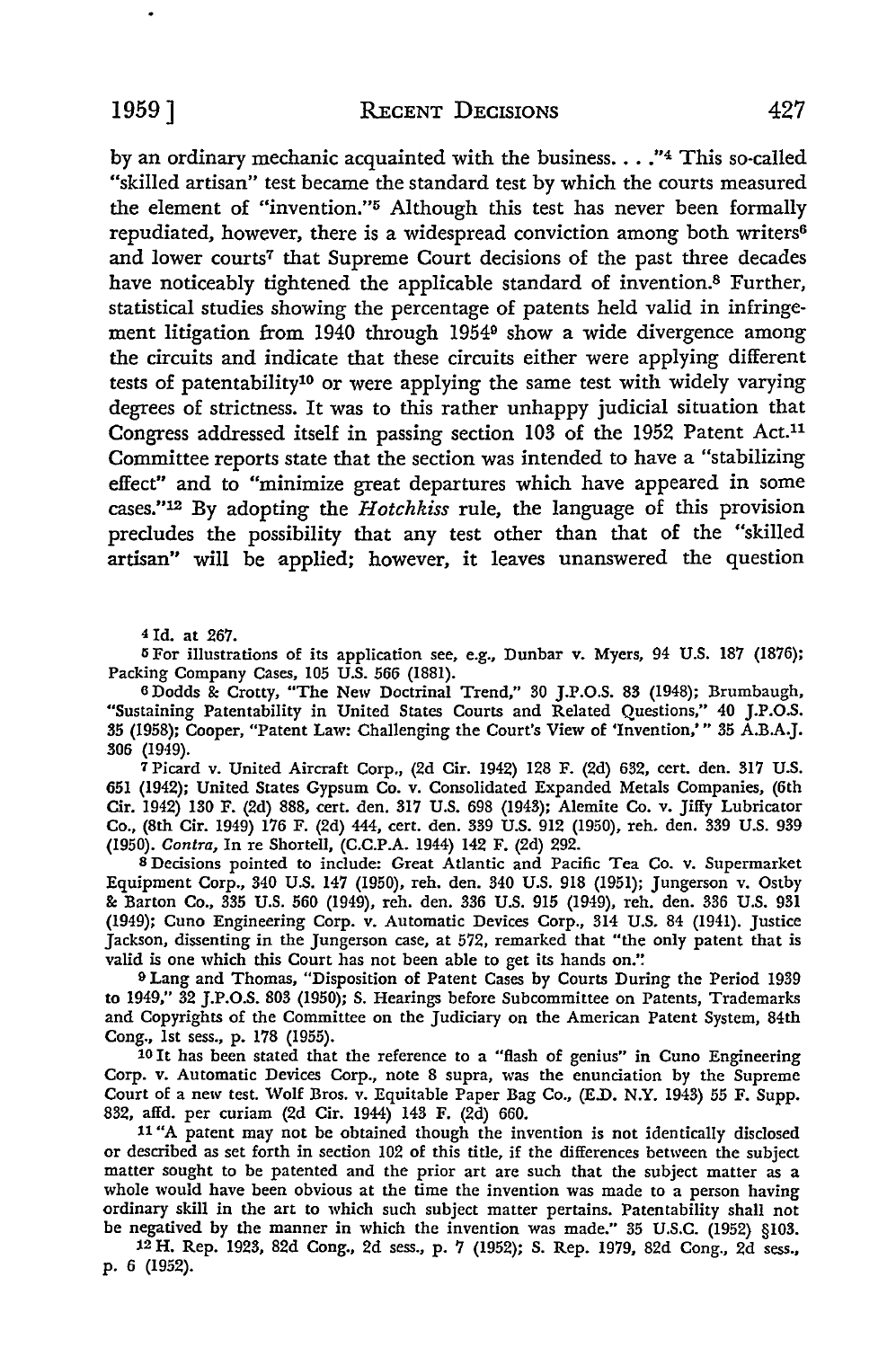whether it is the original *Hotchkiss* test or the recent more stringent view which is incorporated by the statute. In *Lyon v. Bausch & Lomb Optical*  Co.,13 the Second Circuit held it to be the former. Such an interpretation has been generally approved by the commentators<sup>14</sup> and has been adopted in two other circuits.<sup>15</sup> The majority of appellate courts, on the other hand, have been content to say simply that section 103 represents a codification of prior law.16 In view of the pre-existing inconsistency of approach among the several circuits and of the congressional intent that section 103 have a stabilizing effect, any court taking the position that the problem of interpretation can be solved merely by labeling the provision a "codification" appears to be adopting a rather ostrich-like attitude. Yet support for the *Lyon* view may be found in the impetus toward consistency which it would furnish and in the fact that persons close to the 1952 act have stated that the stabilization and elimination of great departures were hoped to be reached by a change in judicial attitude more favorable to patents.<sup>17</sup> Further, the "codification" analysis seems to relegate to a position of comparative unimportance the statutory presumption of validity now embodied in section 282.18 Although such a presumption was at one time firmly established in the case law,19 many recent opinions have given it little more than lip service<sup>20</sup> and a few have gone so far as to deny its existence.<sup>21</sup> This attitude undoubtedly stemmed from a judicial feeling that the Patent Office was applying a standard of invention lower than that which the

13 (2d Cir. 1955) 224 F. (2d) 530, cert. den. 350 U.S. 911 (1955), reh. den. 350 U.S. 955 (1956).

14 Brumbaugh, "Sustaining Patentability in United States Courts and Related Questions," 40 J.P.O.S. 35 (1958); Oppenheim, "Patents and Antitrust: Peaceful Coexistence?" 54 MICH. L. REv. 199 at 206 (1955); comment, 55 MICH. L. REv. 985 (1957); notes, 41! GEO. L. J. 100 (1955); 55 CoL. L. REv. 1231 (1955).

15 Brown v. Brock, (4th Cir. 1957) 240 F. (2d) 723; L-O-F Glass Fibers Co. v. Watson, (D.C. Cir. 1955) 228 F. (2d) 40.

16 Wasserman v. Burgess &: Blacher Co., (1st Cir. 1954) 217 F. (2d) 402; Vincent v. Suni-Citrus Products Co., (5th Cir. 1954) 215 F. (2d) 305, cert. den. 348 U.S. 952 (1955); General Motors Corp. v. Estate Stove Co., (6th Cir. 1953) 203 F. (2d) 912, cert. den. 346 U.S. 822 (1953); Borkland v. Pederson, (7th Cir. 1957) 244 F. (2d) 501; Muench-Kreuzer Candle Co. v. Wilson, (9th Cir. 1957) 246 F. (2d) 624, cert. den. 355 U.S. 882 (1957), interpretation of §103 inferred from opinion. Several circuits have declined to interpret §103 as yet: Steffan v. Weber Heating and Sheet Metal Co., (8th Cir. 1956) 237 F. (2d) 601; Blish, Mize and Silliman Hardware Co. v. Time Saver Tools, Inc., (10th Cir. 1956) 236 F. (2d) 913, cert. den. 352 U.S. 1004 (1957).

17 Federico, "Commentary on the Patent Act," 35 U.S.C.A. 1 at 23 (1952); Harris, "Some Aspects of the Underlying Legislative Intent of the Patent Act of 1952," 23 GEo. WASH. L. REv. 658 (1955).

1s "A patent shall be presumed valid. The burden of establishing invalidity of a 18 A patent shall be presumed valid. The burden of establishing invalidity of a patent shall rest on a party asserting it. . .." 35 U.S.C. (1952) §282. 1984), reh. den. 19 E.g., R.C.A. y. Radio Engineering Laboratories, In

293 U.S. 522 (1934); Mumm v. Decker &: Sons, 301 U.S. 168 (1937).

20 Jacuzzi Bros., Inc. v. Berkeley Pump Co., (9th Cir. 1951) 191 F. (2d) 632; Philip A. Hunt Co. v. Mallinckrodt Chemical Works, (E.D. N.Y. 1947) 72 F. Supp. 865, affd. (2d Cir. 1949) 177 F. (2d) 583.

21 Ginsberg v. Railway Express Agency, Inc., (S.D. N.Y. 1947) 72 F. Supp. 43.